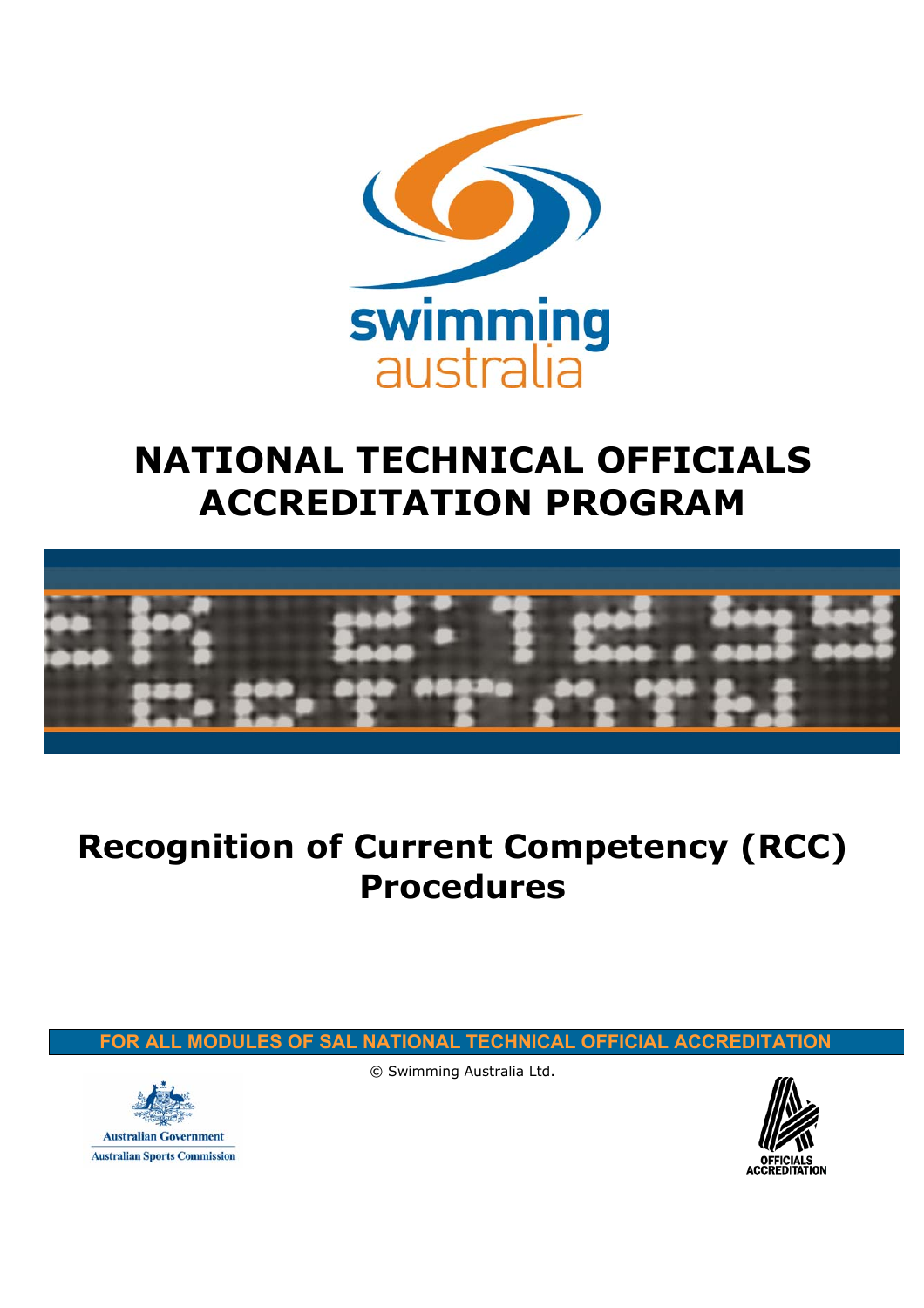

## **CONTENTS**

Recognition of Current Competence Procedures for all modules of SAL National **Technical Official Accreditation** 

| HOW CAN CURRENT COMPETENCY THROUGH PRIOR LEARNING BE RECOGNISED?  3 |  |
|---------------------------------------------------------------------|--|
|                                                                     |  |
|                                                                     |  |
| HOW DO YOU SHOW EVIDENCE OF COMPETENCIES GAINED VIA PRIOR LEARNING  |  |
|                                                                     |  |
|                                                                     |  |
|                                                                     |  |
|                                                                     |  |
|                                                                     |  |
|                                                                     |  |

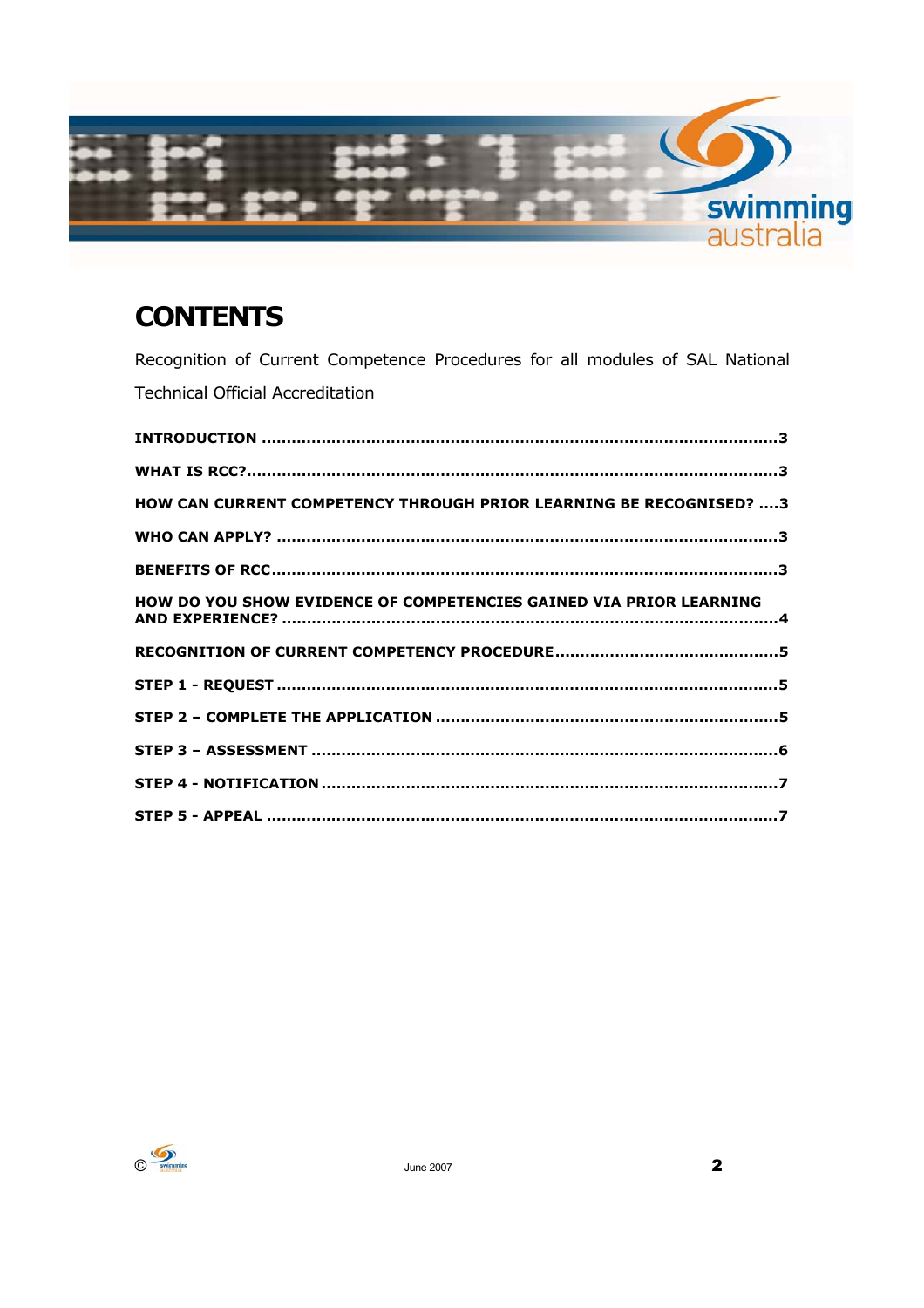

## Recognition of Current Competence Procedures for all modules of SAL National

#### Technical Officials Accreditation

#### **Introduction**

Participants wishing to obtain SAL National Technical Official Accreditation are able to apply to SAL via the State/Territory swimming associations for Recognition of Current Competency (RCC) from prior learning and experience. RCC will be granted when all the stated Learning Outcomes and performance criteria of the SAL technical officials accreditation course modules have been met. Other requirements will also need to be met before a SAL National Technical Officials accreditation will be issued.

The SAL Technical Officials RCC Application is designed to guide applicants through the various steps involved in the RCC process and requirements to gain a SAL Technical Officials Accreditation.

## **What is RCC?**

RCC is based on the awareness that people learn and become competent in many different ways throughout their lifetime – through work experience and life experience as well as through education and training. RCC takes into account a person's skills and experiences, no matter where these were learnt, to enable people to get credit in a course of study.

#### **How can current competency through prior learning be recognised?**

SAL Technical Official Accreditation Courses contain a set of learning outcomes that must be achieved before a participant will be deemed competent at this level. In broad terms, the process of RCC involves matching what participants already know and can do with the learning outcomes of the course. In this way, RCC enables participants to focus on developing skills and knowledge in new areas, rather than relearning what they already know and can do.

#### **Who can apply?**

You can apply for RCC if you think your prior learning and experience mean you can **provide evidence** to show that you are already competent in the learning outcomes of the course.

## **Benefits of RCC**

- Speeds up the process of becoming an accredited technical official.
- Conforms to the requirements for equity in adult education programs.
- Avoids the problem of participants having to unnecessarily repeat learning experiences.
- Encourages the development of various assessment procedures.
- Assesses the candidates' current competence in comparison to the stated standards of competence required.
- The RCC process can clarify what relevant skills the participant does and does not possess so that the learning program can be tailored accordingly.

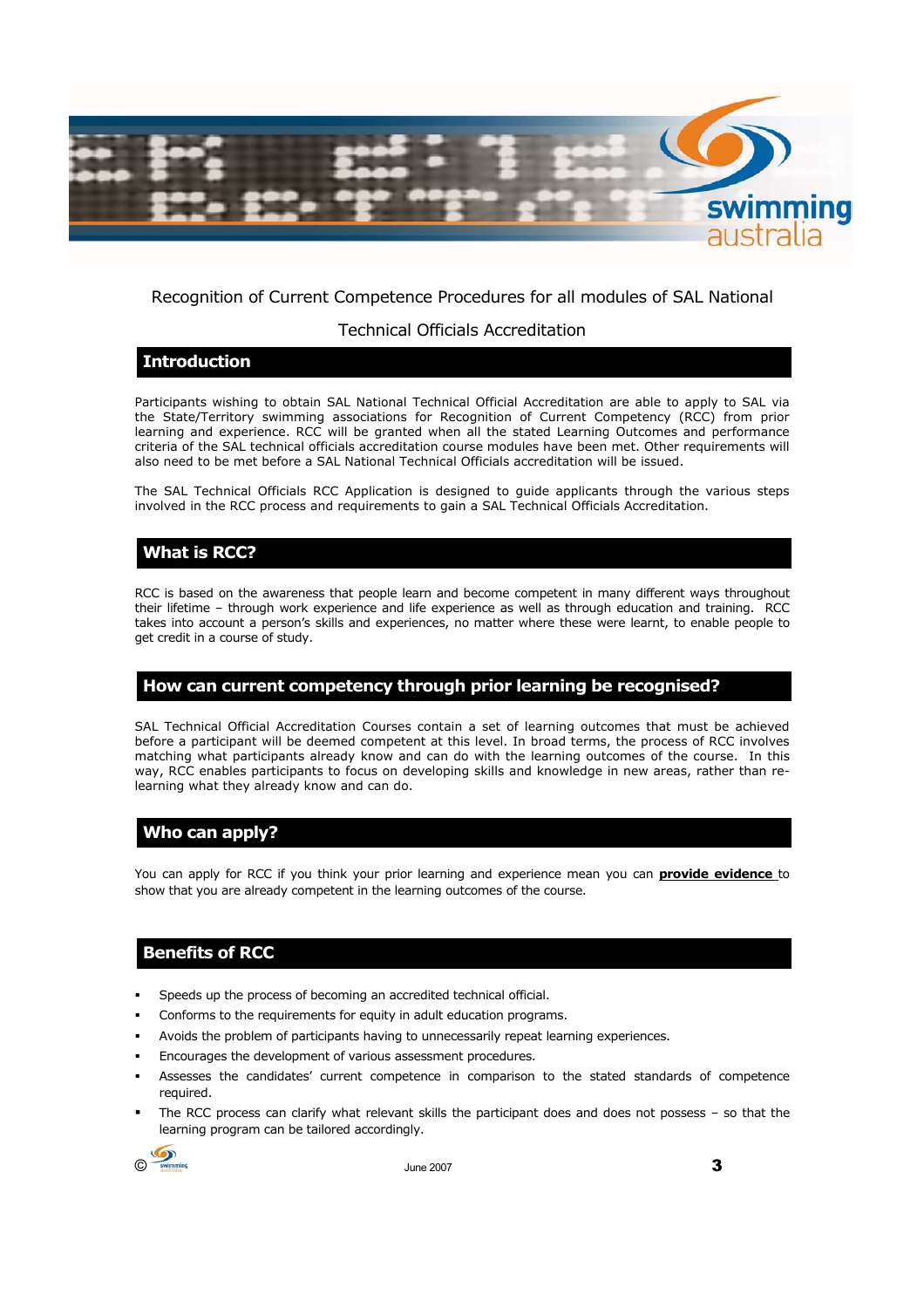

## **How do you show evidence of competencies gained via prior learning and experience?**

There are many ways that you can show evidence of the competencies you hold. RCC can only be granted on *current evidence*, that is, **work / learning that has been completed within the last four years**. Following are a few examples of the ways evidence can be provided. You will need to include a variety of these in your application.

#### **Education and Training**

- Formal, accredited and informal training
- Copies of certificates, qualifications achieved from other courses, school or tertiary results
- Statements outlining courses and or study that you have undertaken and the learning outcomes / competencies achieved from these

#### **Work Related Experience**

- Positions held in swimming and other sport and recreational pursuits
- Résumé of work experience which may include testimonials from people within the sport
- Copies of any statements, references or articles about your employment or community involvement in the sport
- Relevant work samples relevant to the course and the sport, which you have developed and implemented

#### **Life Experiences**

- Involvement in the sport (be specific)
- Training experiences
- Evidence of home/self directed study which may include a list of recent readings, synopsis of seminars attended, reports of own research/analysis undertaken

*Please remember, the above are only examples. You should provide all the documentation that you can which clearly shows evidence of the competencies that you hold. The copies of these evidence documents should be numbered. This will allow you to simply place the number of the evidence demonstrating your competence against each specific learning outcome when completing the RCC application.* 

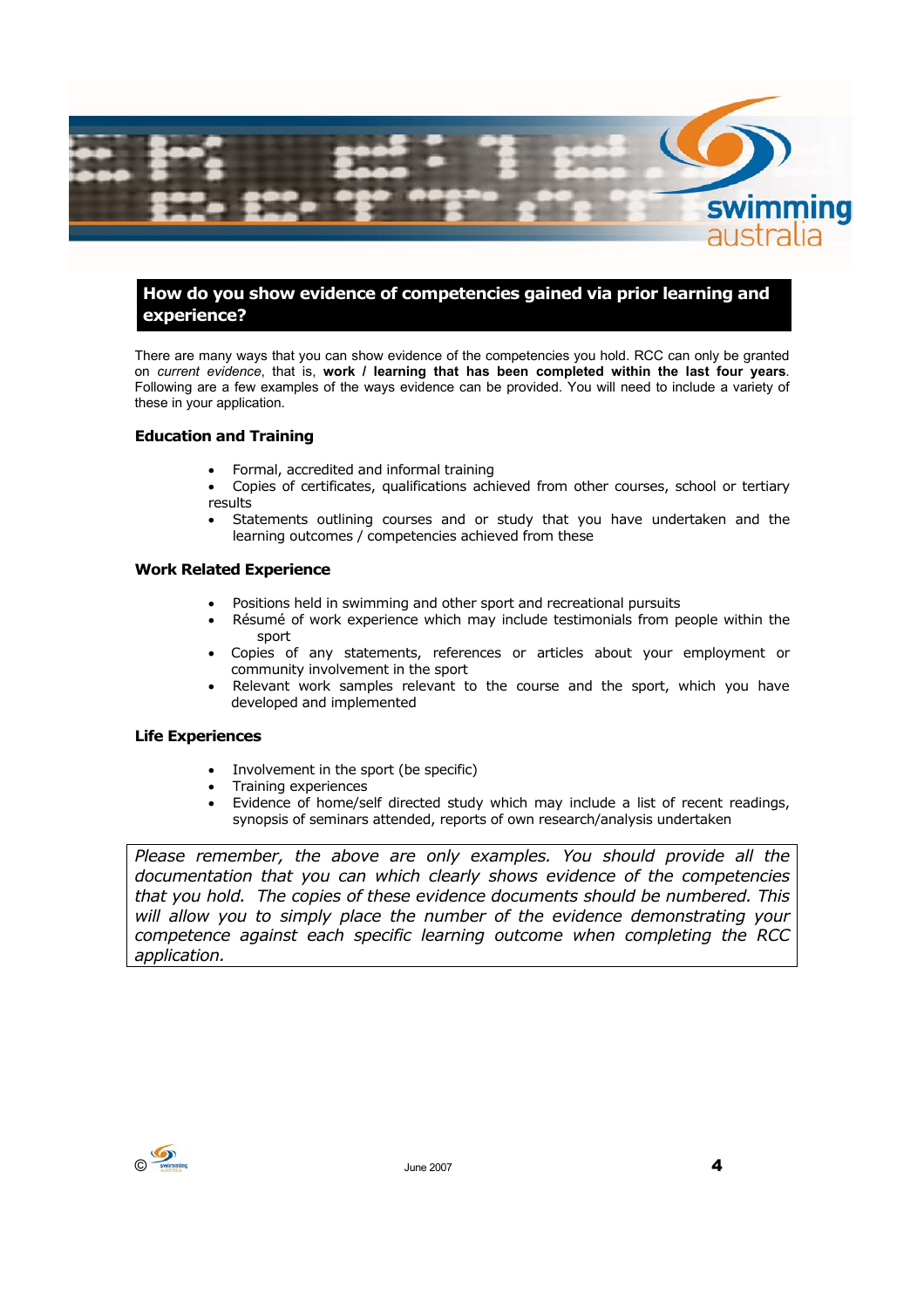

#### **Recognition of Current Competency Procedure**

If you consider that you have already acquired the learning outcomes within a SAL Technical Officials Accreditation Course, or part thereof, you may formally apply to have these skills recognised.

An RCC Assessor then assesses your application. The assessor will be Certificate IV in Training and Assessment qualified (or equivalent).

The RCC assessment can only be carried out through you providing evidence of the relevant competencies that you believe you hold. This is achieved through completing the RCC application and forwarding this to the relevant organisation such as your state or territory swimming association.

The following sequential process is the procedure to be followed by an applicant who wishes to obtain credit via RCC.

## **Step 1 - REQUEST**

1 Applicants who consider applying for RCC will contact SAL or the relevant State/Territory Swimming Association, who will provide a brief explanation of the RCC process and advice to the applicant. SAL or the relevant State/Territory Swimming Association will obtain the name of applicant and preferred method of delivery of application (mail, fax, email).

Applicants will be sent the: SAL Technical Officials Accreditation RCC Application, SAL NOAP Competency checklist for relevant modules.

#### **Step 2 – Complete the application**

- 1 Applicants will utilise the information contained within the SAL Technical Officials RCC Application to conduct a self-assessment against the SAL Technical Officials Course Learning Outcomes.
- 2 Applicants will need to consider if and how they have achieved each learning outcome and if they can satisfy these by submitting valid (relevant), sufficient, authentic and current evidence.
- 3 Applicants will need to gather all relevant supporting documentation and complete the SAL Technical Officials RCC Application with honest, clear, complete and concise information in the form of a portfolio of evidence.
- 4 The completed application and the relevant assessment fee will then be forwarded to SAL or the relevant State/Territory Swimming Association who will assess the application through an RCC assessor.

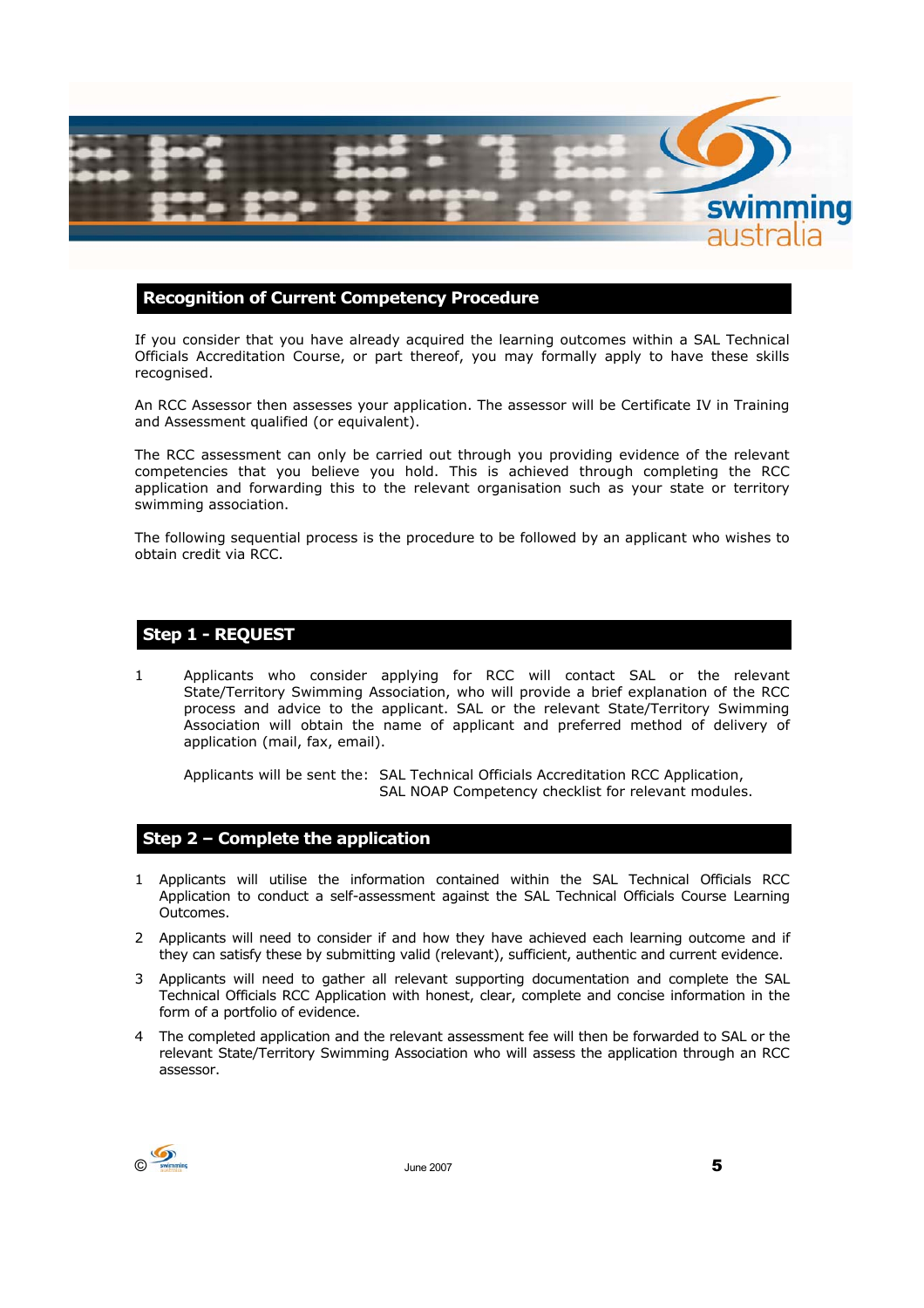

## **Step 3 – ASSESSMENT**

- 1 On receipt of an application, SAL or the relevant State/Territory Swimming Association will review the application to determine the completeness and relevance of the documentation and note the date received.
- 2 The assessor will compare the evidence provided by the applicant with the learning outcomes. A judgment will be made as to whether the applicant wholly or partially meets the requirements. The assessor/s will check that the evidence submitted conforms to the following RCC principles:
	- *Validity (is the evidence relevant?)*
	- *Sufficiency (is there enough evidence?)*
	- *Authenticity (is the evidence a true reflection of the candidate?)*
	- *Currency (is the evidence recent obtained within 4 years?)*

In the event of partial completion of the learning outcomes, the assessor/s will outline which learning outcomes still need to be achieved, and preferably what evidence is still required.

#### **Options include:**

- Supply further supporting documentation.
- Complete parts of the relevant SAL Technical Officials Accreditation Course.
- Program Work with a recognised mentor to obtain the required competencies before applying for RCC again (no fee is required for secondary assessments).
- $\checkmark$  The RCC assessor/s will complete and return the assessor's reports with recommendations for the applicant.
- $\checkmark$  SAL or the relevant State/Territory Swimming Association will collate the recommendations from the RCC assessor/s and submit a report and decision to the applicant.
- $\checkmark$  The RCC assessor/s may need to meet to discuss issues with the applicant during the assessment process. The meeting could take the form of a teleconference.
- $\checkmark$  SAL or the relevant State/Territory Swimming Association will keep records of all RCC Applications for four years.